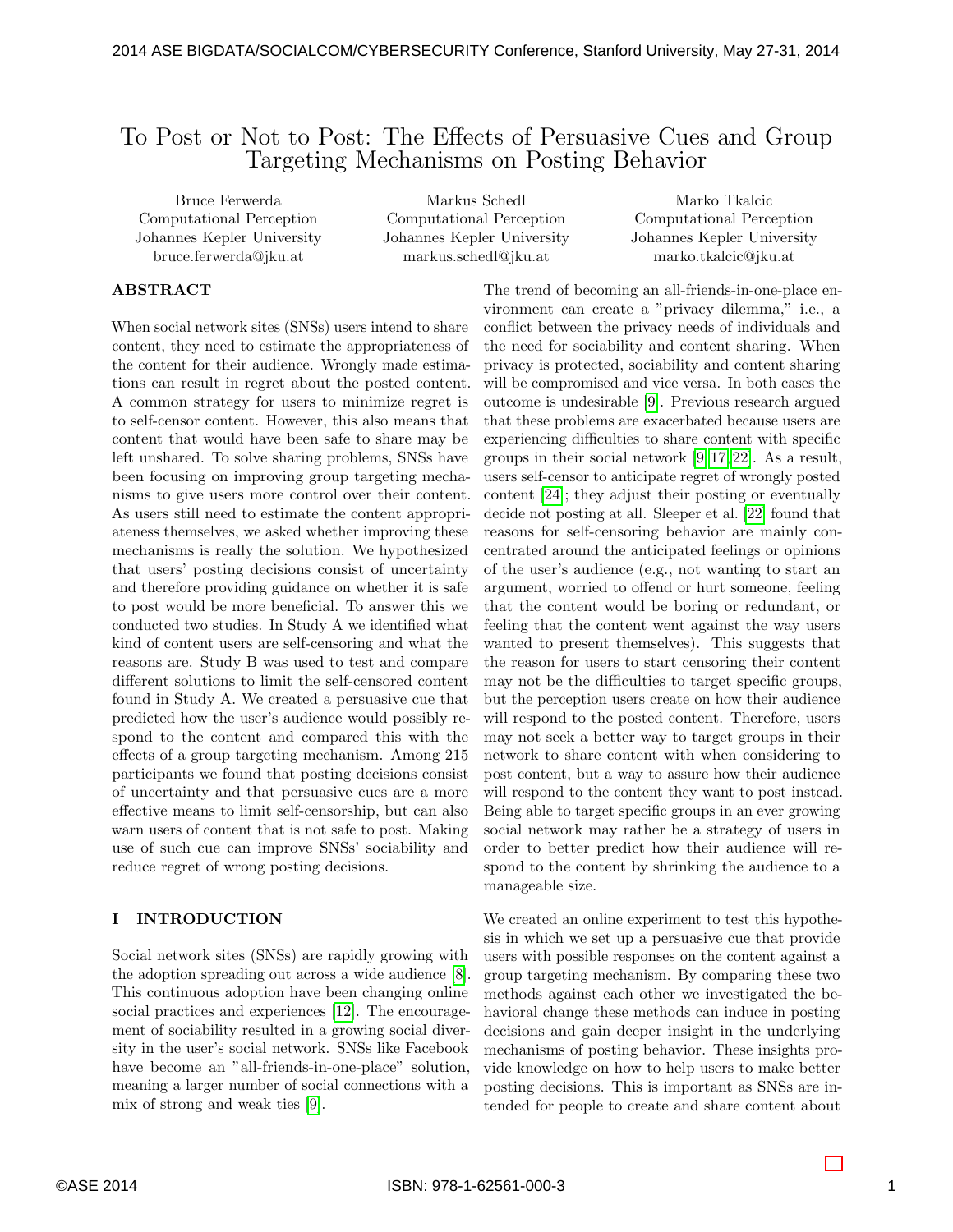themselves as a result of voluntary disclosure among multiple users [\[16\]](#page-10-5). Wrongly made decisions in the posting process affects the functionality of SNSs: not posted content that should have been posted jeopardizes SNSs functionality as it limits sociability, while posted content that should not be posted contributes to regret of the poster.

# II RELATED WORK

In this section we discuss users' behavior when considering sharing content on SNSs. We continue the related work with how users are judging the appropriateness of the content followed by their strategy to reduce regret of posted content. Finally, we discuss recent work that tries to overcome sharing difficulties.

Behavior on SNSs Users have difficulties in defining their social connections. The "friend" category in SNSs is very broad and ambiguous. Most users tend to list anyone they have met during the course of their lives and do not actively dislike [\[6\]](#page-10-6). This kind of behavior results in that the user's social network include a mix of strong and weak ties [\[13\]](#page-10-7). SNSs have created extensive sets of privacy controls that allow users to interact at different levels of sociability. Despite these privacy controls, users are not utilizing the privacy settings provided [\[5\]](#page-10-8). Although users are not utilizing the privacy settings, they still actively share their content [\[11\]](#page-10-9). The content considered for sharing undergoes the evaluation of possible regret. Shared content becomes regret because of unforeseen or ignored consequences, such as they want to be perceived in favorable ways, they do not think about the consequences of their post, or misjudge the culture and norms within their network [\[24\]](#page-11-0).

The imagined audience When considering content to share, users have a sense of audience. Strater and Lipford [\[23\]](#page-11-1) found that the user's perceived audience shrinks over time; as users interact more with a certain group they start to perceive them as their primary audience and pay less attention to others. This behavior suggests that connections other than the user's perceived audience become less significant over time, thus also less important to take into consideration to share content with.

Users create an "imagined" audience to estimate the appropriateness of the content presentation [\[19\]](#page-10-10). They use cues from their social media environment to construct and augment knowledge about their audience [\[7\]](#page-10-11). However, as the interpretation of these cues are subjective, the created image may not be accurate and

can be deviated from the actual readers. When the environment involves higher interaction with its readers, the awareness of the imagined audience becomes more prominent and thereby the specifics becomes more important [\[19\]](#page-10-10). A deviated image of the audience can therefore become problematic. Especially in SNSs where sharing is part of being social, the possible misconception users create can significantly influence the way users share their content.

Self-censorship One of the strategies to minimize the risk of regret is to self-censor content [\[19,](#page-10-10) [22,](#page-10-4) [24\]](#page-11-0). Although self-censorship is an effective strategy to prevent regret, it also increases the chances that content that would have been safe is left unshared. In a qualitative study by Sleeper et al. [\[22\]](#page-10-4) in the U.S., most commonly found content subject to self-censoring is external content (e.g., entertainment, politics) followed by personal opinions and updates. The most important reason connected to these contents is to control the self-presentation. To a slightly lesser extent, other reasons of censoring content were found: users did not want to start an argument or discussion, or were afraid to be boring or repetitive. These self-censoring reasons apply to almost half of the content considered to be shared [\[22\]](#page-10-4).

Privacy settings To help users in their sharing decisions, research has focused on providing different methods to increase control and transparency of disclosure behavior. Extensively investigated are methods to improve group targeting settings, such as machinelearning solutions [\[3\]](#page-10-12) as well as ways to give users more control about what to share and with whom [\[21\]](#page-10-13). A recent system providing an advanced sharing method are "circles" on Google+ [\[17\]](#page-10-3). Although such settings provide users with more control, they do not help prevent users posting content that they should not post. Additionally, research about privacy settings indicate that users often do not use the custom privacy settings available, but adhere to standard settings instead [\[22–](#page-10-4)[24\]](#page-11-0). These standard settings provide an "all or nothing" situation. Users are able to set their information open to everybody or protecting their whole profile by utilizing the setting to restrict it to "friends only." Although users choose for a specific setting, they still deliberately choose to self-censor information and not share content [\[23\]](#page-11-1).

Persuasive cues Some studies have been focusing on accommodating persuasive cues by providing a justified reason for the user to disclose information, such as giving a reason why it would be better to disclose [\[10\]](#page-10-14), or appealing to the social norm by displaying what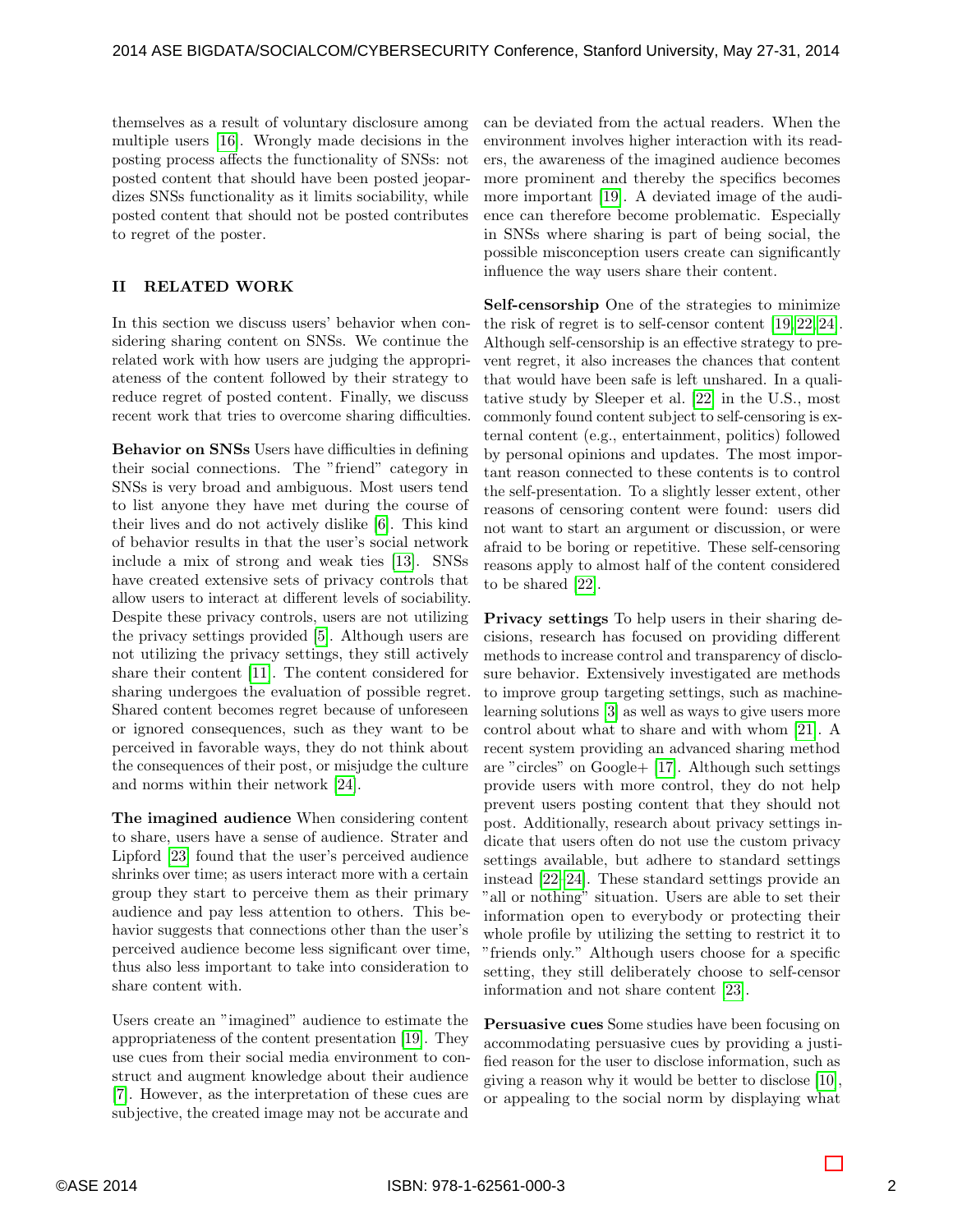others have done [\[1,](#page-10-15) [4,](#page-10-16) [20\]](#page-10-17). The presentation of these kind of persuasive cues have been studied in different ways. For example Patil, Page, and Kobsa [\[20\]](#page-10-17) used a descriptive way to present the aggregated privacy choices of one's social circle, while Besmer, Watson, and Lipford [\[4\]](#page-10-16) chose for a visual approach to display the social norm.

### <span id="page-2-0"></span>III THE ACTUAL SHARING PROBLEM

Based on the just discussed literature, we can conclude that improving group targeting mechanisms may not be the right solution as users do not make sufficiently use of them. Even if users choose a setting, they still rely on what they think is acceptable. Ajzen [\[2\]](#page-10-18) defines this influence on the decision making as the subjective norm in which behavior is influenced by the perceptual judgments and beliefs of relevant others about the intended behavior. Results of previous research on SNSs indeed suggest that the underlying reasons for users to start censoring their content are the perceptions they create about responses of their audience on the content [\[19,](#page-10-10) [22](#page-10-4)[–24\]](#page-11-0). What is shared is judged on its perceived safeness and appropriateness, as well as what is considered to be socially acceptable and normal within their social network [\[23\]](#page-11-1). As these judgments are subjectively created by the user, they are uncertain to some extent.

The work in this study is based on the assumption that posting decisions consist of uncertainty. We believe that by presenting a cue that provides possible responses of the user's audience on the content, we can minimize that uncertainty. Providing such cue will help users in their decision making process and prevent them from wrongly censoring or posting content. To the best of our knowledge, the usage of this kind of cues has not yet been explored in the context of content sharing. Our study was designed to answer the following main questions:

- 1. Will presenting possible responses of the audience change posting behavior in compliance?
- 2. Will providing a group targeting mechanism in a self-censoring state change posting behavior?
- 3. When in a self-censoring state, will presenting responses have a stronger effect on behavioral change than a group targeting mechanism?

Users create a subjective judgment about what is acceptable within the audience to which the content

is shown. Therefore, we expect that when users know how the audience will possibly respond on the content, they will adjust their posting behavior towards the polarity of the responses. Presenting responses of the user's audience on the content will reduce selfcensoring behavior, but also warns users of posting content that they should not. In both cases, this cue reduces regret of a wrongly made decision.

We expect group targeting mechanisms to alleviate self-censoring problems to some extent. By using group targeting mechanisms, users are gaining more control over their content. That is, to whom they share the content with. By targeting specific groups in the network, users are able to shrink their ever growing social network to a size in which they can make more easily judgments about the appropriateness of the content. We expect that it only alleviates the selfcensoring problem partly, hence the appropriateness estimation of the content is still subjectively created by the user. Thus, giving users more control will have a smaller effect compared to presenting possible responses of the audience.

Given that we expect both methods to have a positive effect on posting decisions, there may be an accumulation of the effect size when both methods are combined. We expect that combining the methods will provide a positive interaction effect.

# IV METHODOLOGY

The experiment that would provide insights in posting behavior was conducted in two steps, which we will refer to as Study A and Study B. The goal of Study A was to identify 1) content for posting, and 2) reasons for censorship. We used these outcomes in the design of Study B, where we observed the actual posting and censorship behavior. In Study B, we put the user in a posting position for a selected content. Then the participant was subjected to a self-censorship inducing scenario and put in one of the experimental conditions. Afterwards, the participant was asked again if they wanted to post the content. The difference between the first posting position and the second were the observed behavior changes.

# 1 STUDY A

In order to acquire the desired data (content for posting and reasons for censorship) we followed the experiment design laid out by Sleeper et al. [\[22\]](#page-10-4). The workflow of the study is depicted in Fig. [1.](#page-3-0)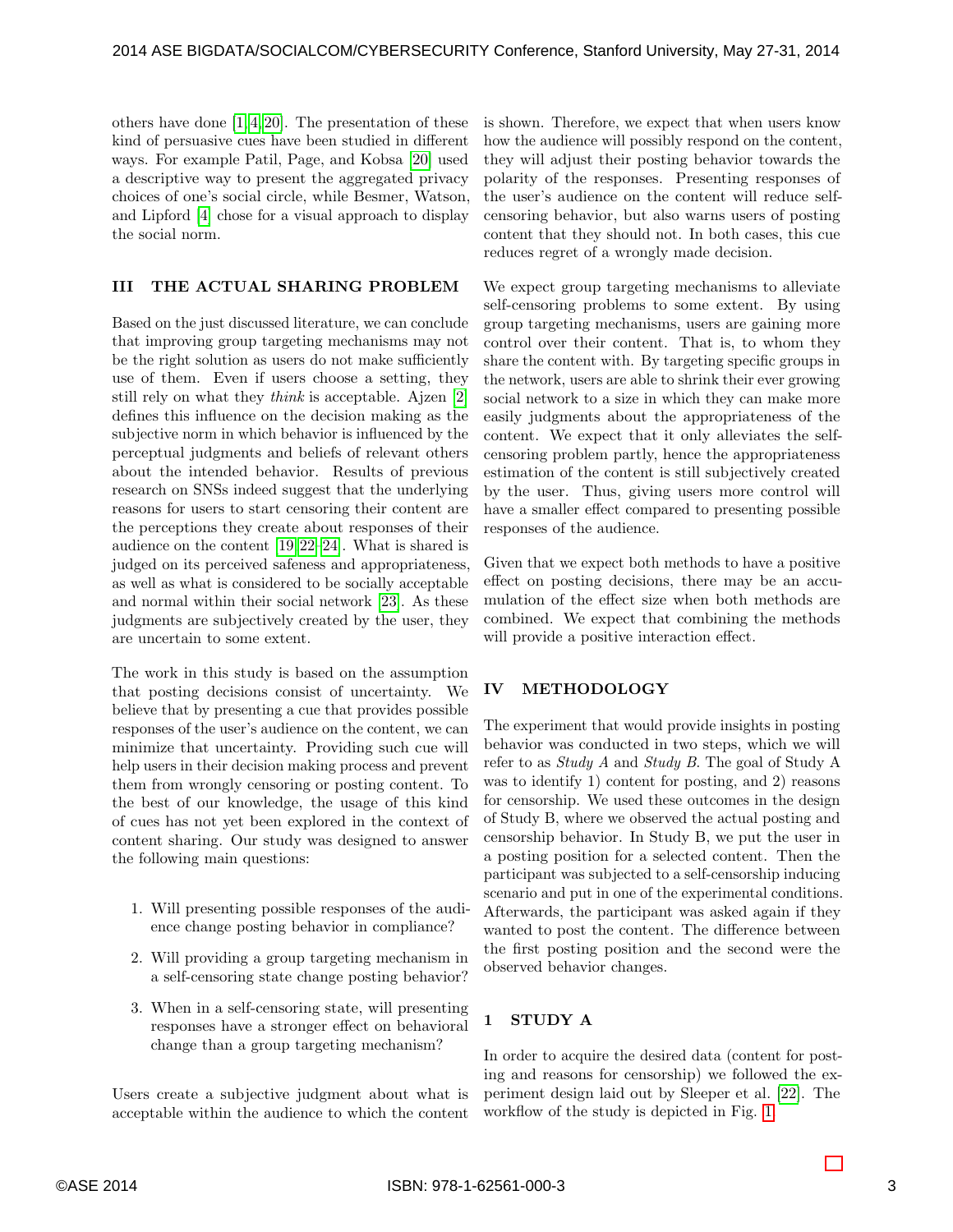

<span id="page-3-0"></span>Figure 1: Study A: Workflow

We recruited 21 university students (8 males, aged between 20 26 years, median age 22 years) for a one week diary study and a concluding interview. Participants were asked to fill-in a questionnaire every time they self-censored a content posting on Facebook. The questionnaire consisted of three questions: 1) context of the content, 2) content type (e.g., photo, video etc.), and 3) reason for censoring. After a week of reporting posting censorship, participants were invited for a post-study semi-structured interview where they discussed in more details the censored content and the reasons for censorship.

### 1.1 DATA CODING AND ANALYSIS

The goal of data coding was to map the raw data from the diary study and interviews into a set of selfcensored contents and reasons. The results of coding are reported in Fig. [2](#page-3-1) and Fig. [3.](#page-3-2)

In total, participants reported 88 self-censored contents in the diary study. Following the coding scheme of Sleeper et al. [\[22\]](#page-10-4), coding took place in four steps: 1) two researchers coded half of the content each, 2) based on these codes, the researchers created a set of higher level codes, 3) these were used to code the remaining halves (for each researcher), and 4) disagreements and inconsistencies were discussed jointly.

### <span id="page-3-3"></span>1.2 RESULTS

Participants self-censored various kind of content (see Fig. [2\)](#page-3-1). Most censored contents in our sample were about personal opinions and updates. Personal opin-



<span id="page-3-1"></span>Figure 2: Number of self-censored content by type.



<span id="page-3-2"></span>Figure 3: Number of self-censored reasons by type.

ions were mostly about how participants felt about specific things happening in their life whereas personal updates were in general about happenings of participants throughout the day. These were mainly expressed as status updates on Facebook. Next to personal content, entertainment content (i.e., music, humoristic, sports, and fashion items) are most commonly censored. Finally, to a much lesser degree participants self-censored political and news items.

Responses of participants about the reason of selfcensoring could be placed in one of the following categories (see Fig. [3\)](#page-3-2):

- Self-presentation: worried that the content would hurt their own presentation.
- Boring/repetitive: concerned that the content would be perceived as boring or repetitive.
- Support/sympathy: worried that friends would not respond on the content (comment or like).
- Argument: did not want to get involved into an argument about the topic with anybody.
- **Offend:** felt that the content may hurt somebody.
- Privacy: felt that the content would violate privacy of others.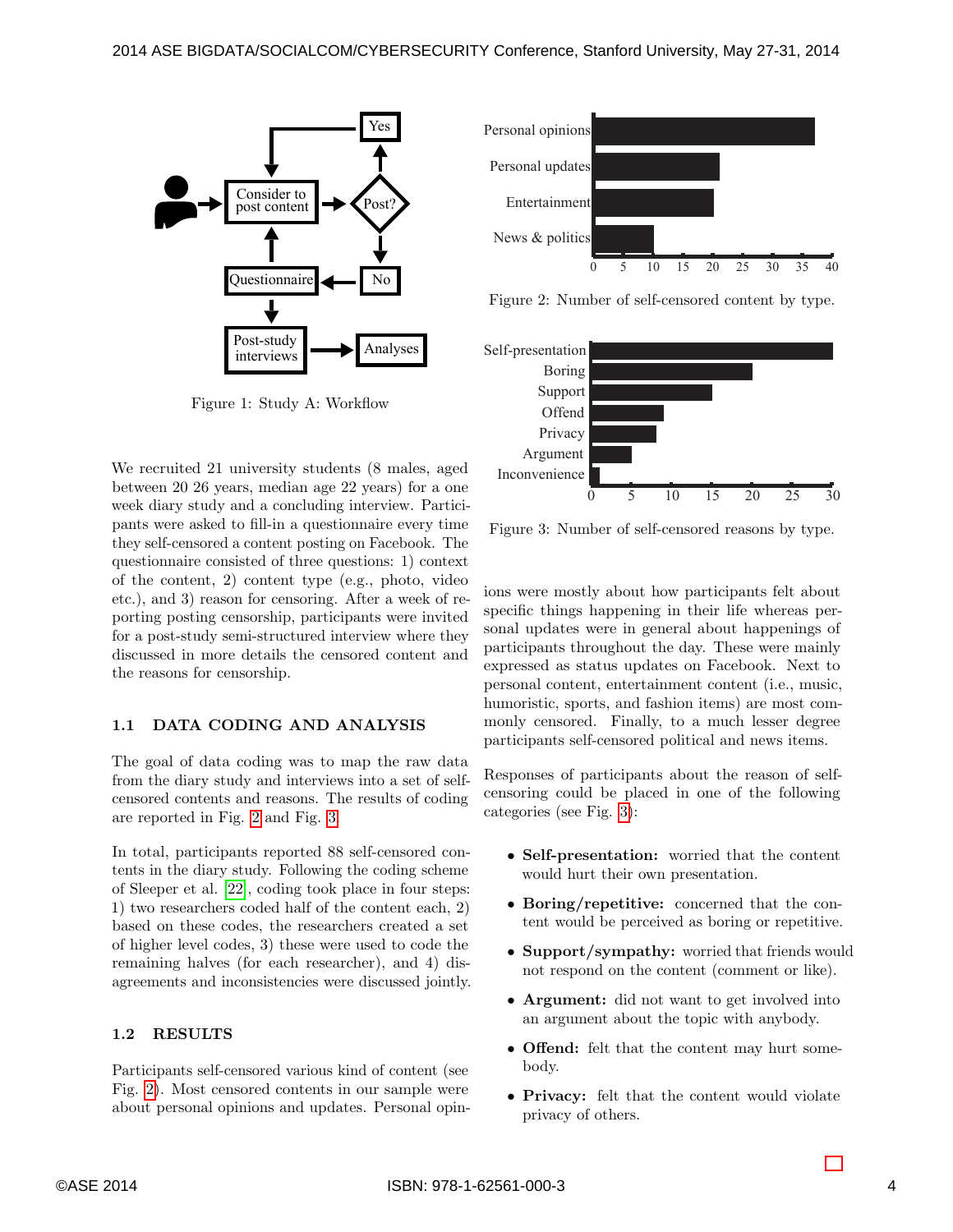• Inconvenience: too much effort to post the content.

The main reason for participants to censor their content is because of self-presentation concerns. This is for a big part related to the personal opinions and updates categories. Participants were mainly worried that posting something about themselves would possibly create a negative image toward others. Other significant reasons is the believe that the content would be perceived as boring, or that they would not get the appropriate support and sympathy from others. To a lesser degree participants were worried about privacy, creating an argument, or offending someone.

In the interviews we additionally asked participants if they would post the self-censored content under different circumstances, such as being able to target specific groups in their network or if they would know how their social network would possibly respond. Striking was that all the participants said that for personal opinions and updates that there was nothing to change their decision. For all other content, participants seemed to be more open minded. Furthermore, we asked participants about disclosure concerns with certain groups in their social network. Depending on the content type, most participants expressed concerns about sharing content with some of the groups in their network except for "close friends." Participants did not show concerns about disclosing any content with this group.

# 1.3 DISCUSSION

Our goal in this study was to better understand the contents and reasons for self-censoring behavior. Additionally, as our study took place with South Korean participants, previous findings of Sleeper et al. [\[22\]](#page-10-4) gave us the opportunity to explore possible cultural differences. Most of our findings show agreements with the results of previous research. Although we found less varied content, the content types we found are in line with the findings of Sleeper et al. [\[22\]](#page-10-4) among U.S. participants. Furthermore, a resemblance can be seen in the order of the major categories. The less variation in our study may be explained by the age range and occupation variation of our sample. We focused on university students between 20 and 30 only, while the sample of Sleeper et al. [\[22\]](#page-10-4) varied in their occupation and age (20-51). Still, similar self-censoring reasons were found.

A compelling additional reason we found among South

Koreans is the concern for support and sympathy. Our participants expressed a substantial concern of getting no responses on their postings. This longing for support and sympathy may be connected to cultural dimensions. As most Asian cultures, Koreans tend to have a collectivistic nature that may explain the importance of this reason [\[15\]](#page-10-19). Despite this difference, our findings show in general similar trends between Americans and Koreans indicating that cultural differences may not be so prominently present as thought.

# 2 STUDY B

Study B represents the core experiment with which we wanted to get insights into how a group targeting mechanism and a response prediction on the content can influence the posting behavior. We developed an online experiment where the users 1) first chose a content, then 2) decided whether to post it or not, then 3) were subjects to a manipulation (we had manipulations dealing with user groups and with predicted response; see §[2.1](#page-5-0) for details), and finally 4) decided again whether to post the content or not. This experiment design, outlined in Fig. [4,](#page-5-1) allowed us to gather the data needed to make the conclusions to our initial research questions.

We recruited 215 participants (104 males, age ranging from 20 to 30 years, median age 24 years) among university students in South Korea. Participants were asked to post content through a Facebook-like web application. The application was a visual clone of Facebook running on our server.

In a pre-step we chose five groups that were to be used in some of the manipulations (see §[2.1\)](#page-5-0). Participants were asked to define two groups of friends out of their social network. In addition to these two groups we added three more: friends, public (default Facebook groups), and the group close friends (participants in Study A suggested that they would have had a different posting behavior if there was the possibility to target such a group).

In the next step we put the user in a self-censoring situation. Self-censoring is one of the possible results of a decision made about content that users are considering to post. In other words; when a user has a positive attitude to post the content but feels hesitant to continue the posting. Based on the outcomes of Study A (see  $\S1.2$ ), we selected the set of contents that were offered for posting to the participants. This set was composed of 9 different video clips of roughly 1 minute of length: movie (2x), music (2x), humor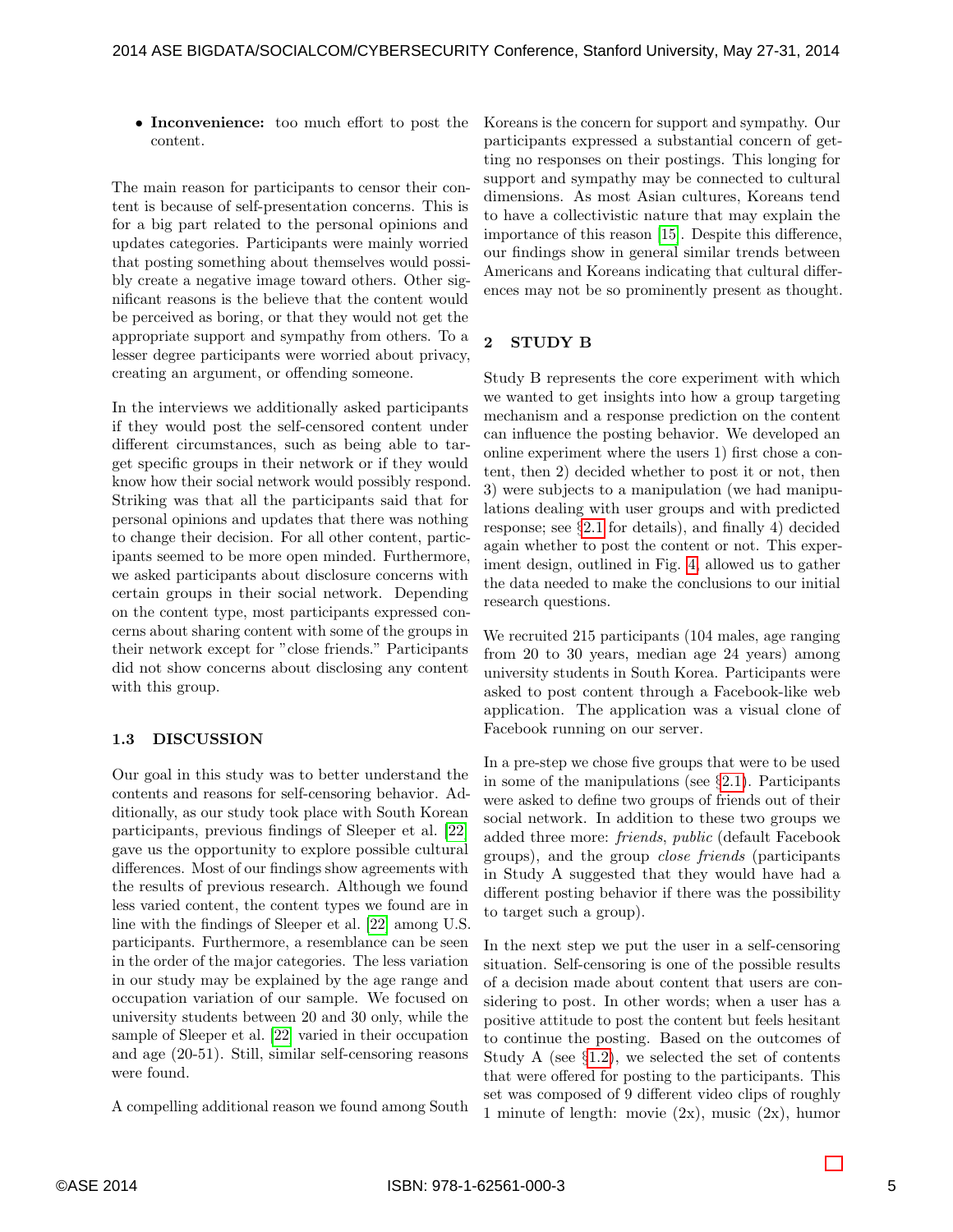

<span id="page-5-1"></span>Figure 4: Study B: Workflow

 $(2x)$ , TV-series  $(1x)$ , politics  $(1x)$ , and news  $(1x)$ . Participants chose one of the content items that they would consider to share. This ensured the necessary positive attitude towards posting the content. To ensure the possibility to hesitate on posting the content, participants were then presented with a reason for not posting (chosen from the set of reasons collected in Study A; see §[1.2\)](#page-3-3) and were asked whether they wanted to post the content. If the participant decided not to post, self-censorship has occurred as the participant had a positive attitude to post by choosing their own content.

In the next step the participants were exposed to one of the four conditions that could have an effect on their posting behavior. After being exposed to the conditions the participants were asked again if they wanted to post the content. For each participant, the experiment flow was designed in such a way that they were exposed to all four conditions in a random order.

### <span id="page-5-0"></span>2.1 MANIPULATIONS

We wanted to observe the influence of two factors on the posting behavior: a) group targeting mechanism, and b) predicted audience's response. Hence we used a 2x2 within-subject factorial design consisting of the following manipulation conditions (see Tab. [1\)](#page-5-2): (1.1)

with group targeting mechanism and with predicted audience's response, (1.2) with group targeting mechanism only, (2.1) with predicted audience's response only, and (2.2) without manipulation (control condition). Using a within-subject design the participants went four times through the procedure. For each round the content choices, as well as the reasons for self-censoring, differed. To cancel out order effects, participants were randomly assigned to one of the conditions until all four were met.

| Condition | Group<br>targeting | Predicted audience |
|-----------|--------------------|--------------------|
|           | mechanism          | response           |
| (1.1)     | Yes                | Yes                |
| (1.2)     | Yes                | No                 |
| (2.1)     | No                 | Yes                |
| (2.2)     | No                 | No                 |

<span id="page-5-2"></span>Table 1: Manipulations

Audience's response prediction This condition was designed to present possible responses of the user's social network members. In order to effectively capture the effect of the manipulation, we designed it to oppose the participant's choice of posting. Since participants could choose whether or not to follow the self-censoring scenario, we created two different textual messages based on work of Patil et al. [\[20\]](#page-10-17): 1)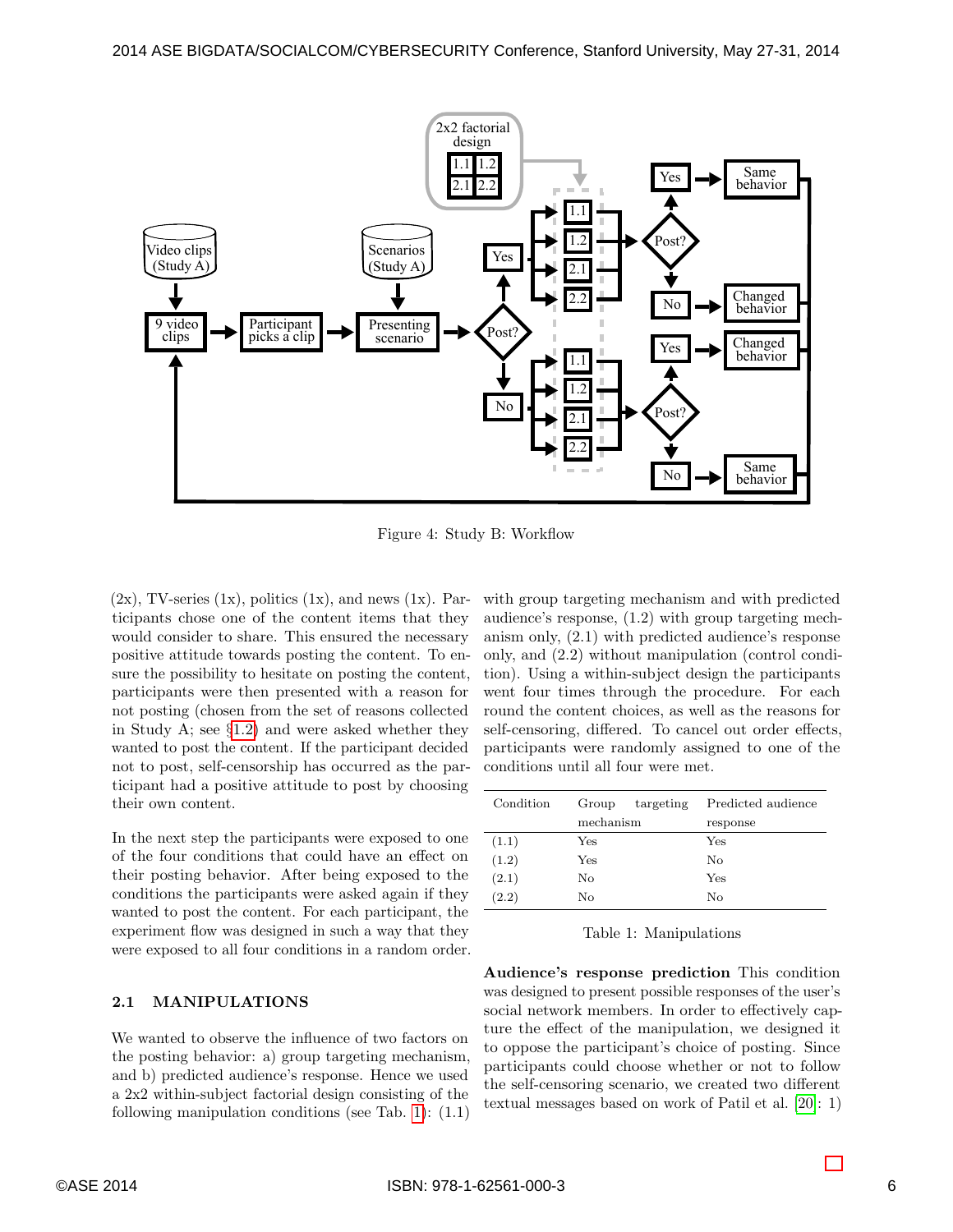positive/comforting message, and 2) negative/warning message. When participants decided to censor the content, a comforting message was presented trying to change their decision (e.g., "We analyzed your social network and based on their [participant's audience] responses on similar content they would like this posting."). A warning message was presented when participants did not censor their content. That is, when they decided to post the content regardless the self-censoring scenario provided (e.g., "We analyzed your social network and based on their [participant's audience] responses on similar content they will not like this posting."). Next to the text messages, we also included a visual method (based on work of Besmer et al. [\[4\]](#page-10-16)) where we used a bar indicating the percentage of the user's social network that would like the posting. For the comforting message we set the bar on 95%, and for the warning message we set the bar on 5%. This condition alone was present in the manipulation  $((2.1);$  see Tab. [1\)](#page-5-2).

Group targeting mechanism In this condition we displayed the five groups of users (two subject generated groups, public, friends, and close friends) and required the subject to choose one of the groups when posting the content. We did not define a default group in order to avoid situations in which participants would just click through or get influenced by the default option. This condition alone was present in the manipulation  $((1.2))$ ; see Tab. [1\)](#page-5-2).

Combined audience's response prediction and group targeting mechanism We combined the audience's response prediction messages and the group targeting mechanism condition in order to investigate the existence of an accumulative effect. Both conditions were presented in the manipulation  $((1.1))$ ; see Tab. [1\)](#page-5-2).

Control To ensure that the observed effects are not due to the fact that participants could think their previous decision over, we included a control condition. This condition gave participants the opportunity to change their previous posting decision without the addition of a guiding message or added functionality. To this end, we provided just a message asking if they wanted to change their previously made decision.

### 2.2 MEASUREMENTS

In order to investigate the behavioral change the conditions induce in posting behavior, we captured three variables: 1) the posting behavior of participants before the condition presented (post or not post), 2) the

experimental condition presented to the participants (i.e.,  $(1.1)$ ,  $(1.2)$ ,  $(2.1)$  or  $(2.2)$ ), and 3) the posting decision after the condition presented (post or not post). The influence of the condition was measured by whether participants changed their posting decision after the condition was presented. Additionally, to gain a better understanding about the final posting decision made by the participants, we asked them to write down the reasons for their behavior.

### 2.3 RESULTS

As we gave participants the choice to follow the selfcensoring scenario we created, or to ignore it, we obtained different starting posting behaviors. We divided our analyses in order to investigate the behavioral change of the manipulations on not posting (self-censoring) and posting behavior. In this section we first discuss the results of participants that followed the self-censoring scenario. That is, whether the manipulations could induce a behavioral change from self-censoring (not posting) to posting. We continue with the results of our analysis where we discuss the results of participants that ignored the self-censoring scenario. In other words, whether the manipulations could induce a behavioral change from posting to not posting (self-censoring).

In general, our interest was the effect of the manipulations on posting behavior and the effect size of each. We performed a repeated measures logistic regression to test this, by using a generalized linear model (GENLIN) with a binomial distribution and a logit link function.

Not posting (self-censoring) In this section we present our results with the self-censoring cases  $(n =$ 90). The GENLIN's goodness-of-fit is reflected in the quasi likelihood criterion  $(QIC = 188.434)$  and the corrected quasi likelihood under independence model criterion  $(QICC = 118.631)$ . A low difference between QIC and QICC indicates that the model has a good correlation structure and the predictors obtained fit the model well.

To investigate the effects of the logistic regression, odds ratios (OR) are reported. We first assessed the baseline odds (control condition) in order to see the effects of the manipulation conditions. When participants did not receive the audience's responses on the content nor able to target specific user groups in their social network, we found the odds that they changed their initial posting decision (censoring) to be  $0.207$  (*CI* = 0.076 to 0.564, Wald Chi-Square = 9.479,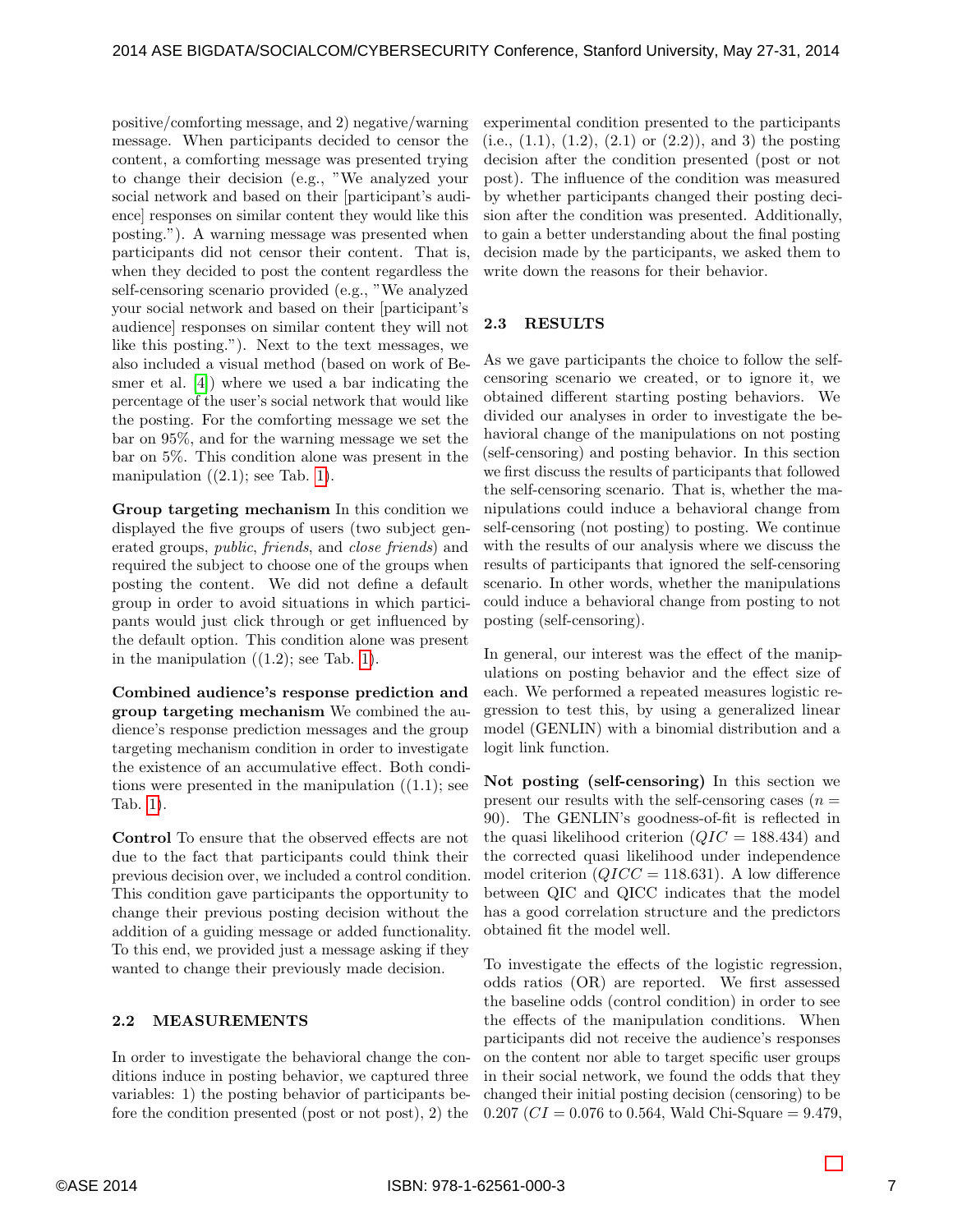$p = 0.002$ . In other words, when participants were just given the opportunity to readjust their decision, 0.207 participants decided to change their posting decision for every participant that did not. The lack of a higher odds ratio in a certain direction supports our assumption that posting decisions in a self-censoring state is uncertain as participants' posting decision fluctuates.

Exploring the effect of presenting participants with possible responses of their audience, we found an increase of the baseline odds. When participants knew how their audience would respond on the to be posted content, the baseline odds increased by a factor 9.302 ( $CI = 2.548$  to 33.955, Wald Chi-Square  $= 11.397, p = 0.001$ . This means that the odds of participants changing their initial posting decision in this condition is 1.93. We also found an increase of the baseline odds when participants were only given a group targeting mechanism. The baseline odds increased by a factor 5.375 ( $CI = 1.748$  to 16.529, Wald Chi-Square  $= 8.609, p = 0.003$ . In other words, the odds of participants posting their content when they could target specific groups is 1.11. Given these results, we can conclude that both conditions induce a posting decision change. However, the odds are higher when participants knew how their audience would respond.

The interaction effect of combining the two manipulation conditions show a minimal change in the odds ratio ( $OR = 0.015$ ,  $CI = 0.042$  to 0.563, Wald Chi-Square = 7.968,  $p = 0.005$ . This suggest that there is an effect between knowing how the audience would respond and being able to target user groups. However, the odds increase is negligible small.

The choice that participants could make between different content types could have played a role in the effect of the conditions. To investigate this, we dummy coded the content type in order to add them as a covariate. The only (marginally) significant results were found for political  $(OR = -0.131, CI = 0.016$  to 1.061, Wald Chi-Square = 3.626,  $p = 0.057$ ) and news items ( $OR = -0.241$ ,  $CI = 0.056$  to 1.033, Wald Chi-Square = 3.671,  $p = 0.055$ . Surprising is the negative odds ratio of both items, indicating a decrease in the odds of changing posting behavior. Analyzing the quantitative data obtained, revealed that participants took this content more serious. They found this content heavy loaded; the topics discussed were serious and having an wrong opinion about this could significantly influence the way others would look at them.

**Posting** When asking participants  $(n = 125)$  why they did not follow the self-censoring scenario, they responded that they found the reasons given not severe enough for them to start censoring the content they really liked. As participants indicated to have a high positive attitude toward this content, it gave us the change to explore to which extent uncertainty consist in posting behavior. Prior to the analysis, we developed additional expectations. As we believe that posting decisions consist of uncertainty, we expected that the conditions involving the audience's response would be able to change posting behavior. Furthermore, as the group targeting mechanism condition did not have any guiding message, we expected this to not have any effect on posting decisions. That is, we expected this condition to have the same effect as the control condition.

The two quasi-likelihood criteria to assess the goodnessof-fit indicate a fairly good model fit  $(QIC = 125.996$ and  $QICC = 126.317$ . Results show a baseline odds of 5.716 ( $CI = 2.035$  to 16.054, Wald Chi-Square  $=$ 10.9464,  $p = 0.001$ . Meaning that 5.716 participants stayed with their initial decision of posting the content for every participant that did not. This suggest that participants were more confident about their posting as the odds of staying with their prior decision is much higher than changing it. The main effect of the audience's response condition show a decrease of the baseline odds  $(OR = -0.325, CI = 0.092$  to 1.140, Wald Chi-Square  $= 3.081, p = 0.079$ . Meaning that 1.85 participants changed their posting to not post for every participant that kept on posting. As expected, a non significant main effect was found for the group targeting condition  $(OR = 5.030, CI = 0.604)$ to 41.893, Wald Chi-Square = 2.231, ns). Additionally, a non significant interaction effect was found (OR=.171, CI=.017 to 1.684, Wald Chi-Square=2.291, ns). Meaning that there is no difference between the audience's response condition with or without the option to target groups.

As with the previous section, the political content revealed a marginally significant effect  $(OR = -0.172,$  $CI = 0.024$  to 1.249, Wald Chi-Square = 3.626,  $p =$ 0.057). The negative relation indicates an increase of the odds ratio of changing posting behavior. That is, participants were more likely to change their decision from posting to not posting for this kind of content.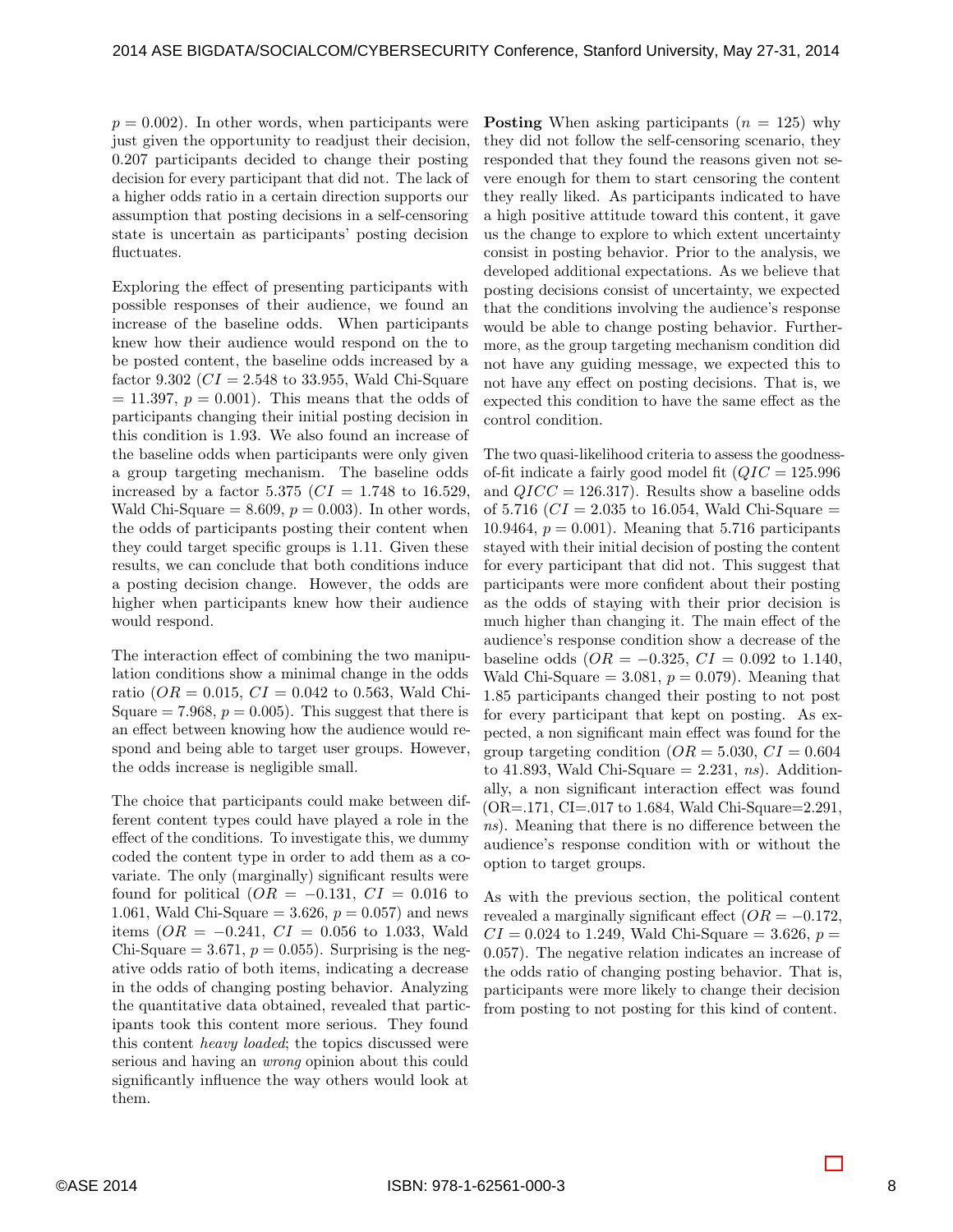### 2.4 DISCUSSION

In Study B we investigated three different methods to influence users' posting decisions on SNSs by presenting: possible responses of the user's audience, group targeting mechanism, and a combination of the two methods. Our results show that all three methods have an effect on users' posting decisions. By comparing these different methods, we were able to get a deeper understanding about the needs of users when posting content. Looking at the effect of each method, knowing whether their audience would like the posting seem to be more beneficial for users than able to target specific groups in their social network. It gives support to our notion that users are uncertain in their posting decisions as they were easily influenced. This uncertainty is highlighted in the results of the control condition in the self-censoring condition. Results showed that participants frequently reconsidered their self-censoring behavior when they were given the opportunity. When participants already decided to post the content, they were less prone to reconsider and were more likely to stick with their posting. They seem to be confident and sure about the content. However, this confidence is still affected when presented with how their audience would respond to the content. When participants knew that the content would not perceived well, they started to come back at their posting decision.

Despite the fact that all three methods provided significant results on behavioral change, we found no support for our expectation of an accumulative effect for the combined condition. This may be explained by the fact that we guided participants to share content with the close friends group. The close friends group was chosen because the results of Study A indicated that users did not perceive disclosure problems with this group. Strater and Lipfort [\[23\]](#page-11-1) noted that users are starting to see the group with which they interact most with as their primary audience. As users do not feel any disclosure problems with the close friends group, they may interact most with this group already and therefore seeing this group as their primary audience. Presenting general responses of the user's audience (audience's response condition) or more specific as in the combined condition, would not make a difference for the user as they depict the same primary audience.

We also found differences among content type. These differences can be explained by the "load." We used different content genres that can be divided in two groups: 1) heavy loaded content, and 2) light loaded content. The heavy loaded content are more about serious items and comprised political and news content types. Movie, music, humoristic, and TV-series fall in the light loaded content category as they consist of frivolous and entertaining items. Participants tend to respond differently to possible responses of their audience depending on this content load. Our results indicate that a comforting message has less effect on heavy loaded content than a warning message. This suggest that for this kind of content, users are more cautious and prefer to err on the safe side when having the sightliest doubt. The quantitative data we obtained about the reasons for participant's final posting decision indicate that the content load indeed plays a prominent role. Especially for the political content, participants were very careful by expressing their opinion as it indicates their political side. For light loaded content, these concerns were less present. Although this kind of content can also express a certain preference, participants felt that they could "laugh it away" when it would play against them. For this type of content participants seemed to be more sensitive for a comforting message that gives them that little push to post the content. However, when they are feeling confident about the content, the effect of the warning message decreases. This behavior is seen when participants did not follow the self-censoring scenario we presented to them. Additionally, it can also explain why a part of the participants did not follow the scenario. As they felt they could easily repair damage made to their self-presentation, they found the reasons given not severe enough to start censoring the content. This changeable behavior that we could induce by presenting possible responses accentuate the uncertainty that exists when users are trying to post their content on SNSs.

### V CONCLUSION

Results suggest that posting behavior consist of uncertainty. Especially when users are self-censoring their content, they tend to change their decision quite frequently when given the chance. Although users seem to be more sure and confident about posted content, results indicate that some degree of uncertainty still exist. Group targeting mechanisms seem to contribute to influence posting decisions to some extent. Improving group targeting mechanisms can only partly take away uncertainty by allowing users to shrink their social network to a size that they can easily estimate the content appropriateness. However, users can still make wrong estimations. Results show that by providing predictions about how the audience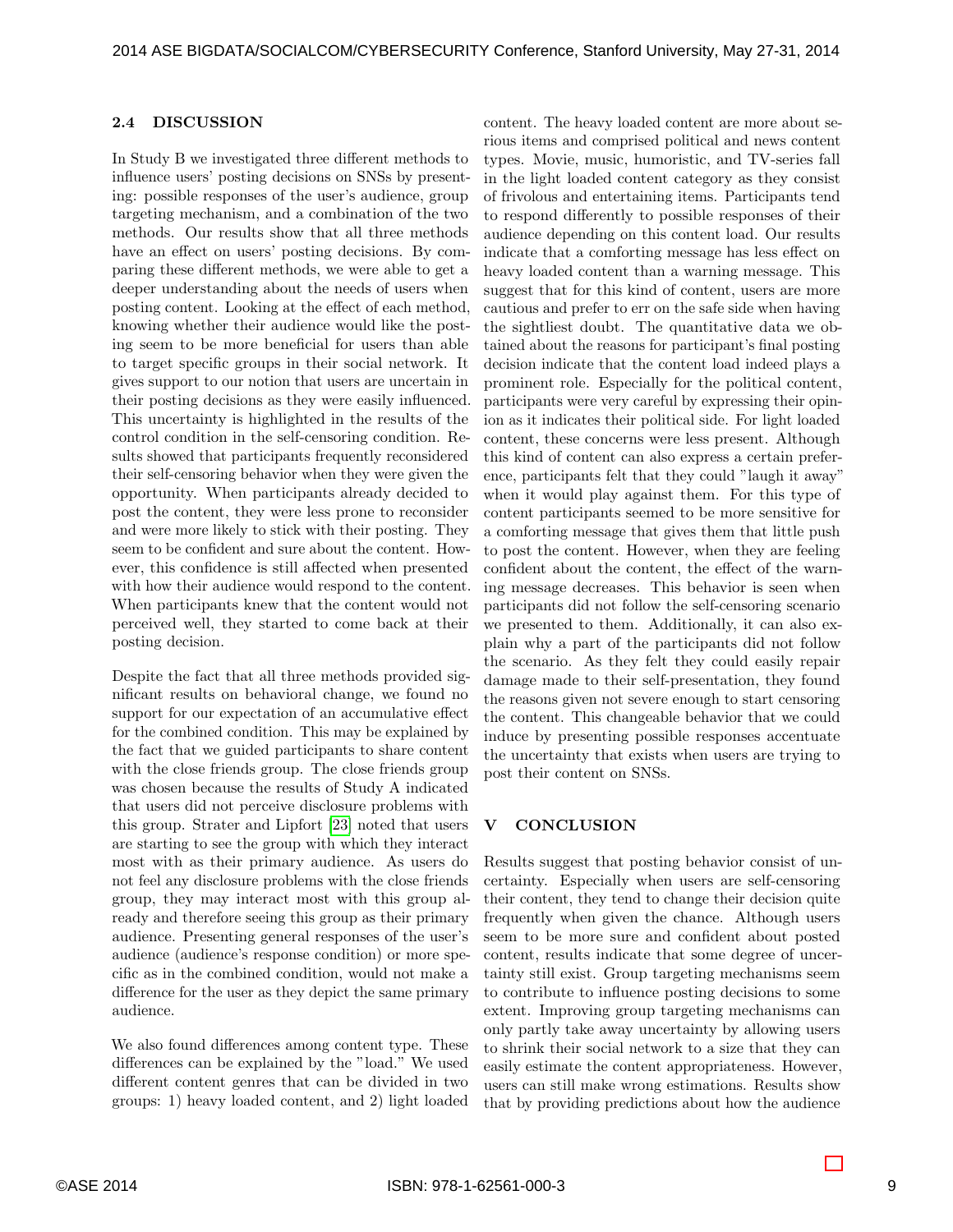would respond to the content significantly help users to make better posting decisions; when to self-censor the content, or when it is safe to post. With regards to our research questions (see §[III\)](#page-2-0) this means that: 1) presenting users with possible responses of their audience do result in an adjusted posting towards the polarity of the responses, 2) group targeting mechanisms influence posting behavior in a self-censoring state, and 3) audience's response predictions do have a stronger effect on posting behavior than group targeting mechanisms.

Additionally, the posting guidance provided by the audience's response predictions depends on the content type. Users seem to be more cautious and suspicious of posting content that is serious and heavy loaded. Posting this content can damage their self-presentation which may be difficult to repair. Therefore, users are less sensitive for positive guidances for posting, and more sensitive for negative guidances (when there is any doubt of hurting their self-presentation, they will err on the safe side of their posting behavior; not posting the content). For light loaded content, users can use a little push to persuade them to continue posting. Even if this kind of content will not be received well by their audience, the consequences for their self-presentation are less severe and will be more easy to repair as the content is light and not serious. Therefore, participants seem to care less about what kind of responses the content will produce.

The effects found of giving guidance in user's posting decisions give raise to the question whether research should continue focusing on improving group targeting mechanisms. As SNSs are made for sociability, greater advantage should be taken of the information that can be derived from a user's social network instead of trying to limit sociability by providing restrictions.

# VI LIMITATIONS AND FUTURE WORK

Study A relied on qualitative, self-reported data, and a relatively small sample was used. Although results seem to be consistent with findings of Sleeper et al. [\[22\]](#page-10-4), we still lack the ability to generalize our findings. Furthermore, both studies (A and B) used a specific subset of actual SNS users; university students between 20s and 30s. Brandtzaeg et al. [\[9\]](#page-10-2) argue that variation can occur among different age ranges and occupations. For example, older and younger users have other privacy perceptions and therefore could respond differently to the manipulations we provided. To alleviate these limitations, a bigger and wider sam-

ple need to be obtained in future studies in order to properly map the social diversity on SNSs.

In Study B, we made use of a combined condition where we merged the audience's response condition with the group targeting condition. To measure the influence of the message effectively, we tried to guide sharing behavior toward one specific group; close friends. An interesting direction would be to investigate the effects when given posting guidance for each user group separately to see if users have separate posting thresholds for different user groups. For example, users may desire a higher percentage of approval of the content when considering sharing content with close friends than with everybody.

Our findings could have been influenced by cultural dimensions. As we already stressed out in the discussion of Study A, the additional reason found for self-censoring may be explained by the collectivistic nature of South Koreans. The results of Study B need to be interpreted with some precaution as they could have been influenced by cultural dimensions too. One explanation of our findings is that self-esteem in collectivistic cultures is not derived through idiosyncrasy [\[14\]](#page-10-20), but rather through harmony with the group [\[25\]](#page-11-2). This makes people in these cultures tend to fit in rather than to stand out [\[18\]](#page-10-21). Therefore, our results could have been compromised by participants trying to fit in by following the cue we provided (audience's response and combined conditions). Future studies should try to answer this question by using a more individualistic society.

Lastly, as we focused specifically on content sharing, our findings might be well applicable to other areas involving information disclosure.

### VII ACKNOWLEDGMENTS

This research is supported by the Austrian Science Fund (FWF): P25655; and by the EU FP7/2007-2013 through the PHENICX project under grant agreement no.601166. Furthermore, we want to thank Sunwha Lee and Yeunju Kim for their assistance.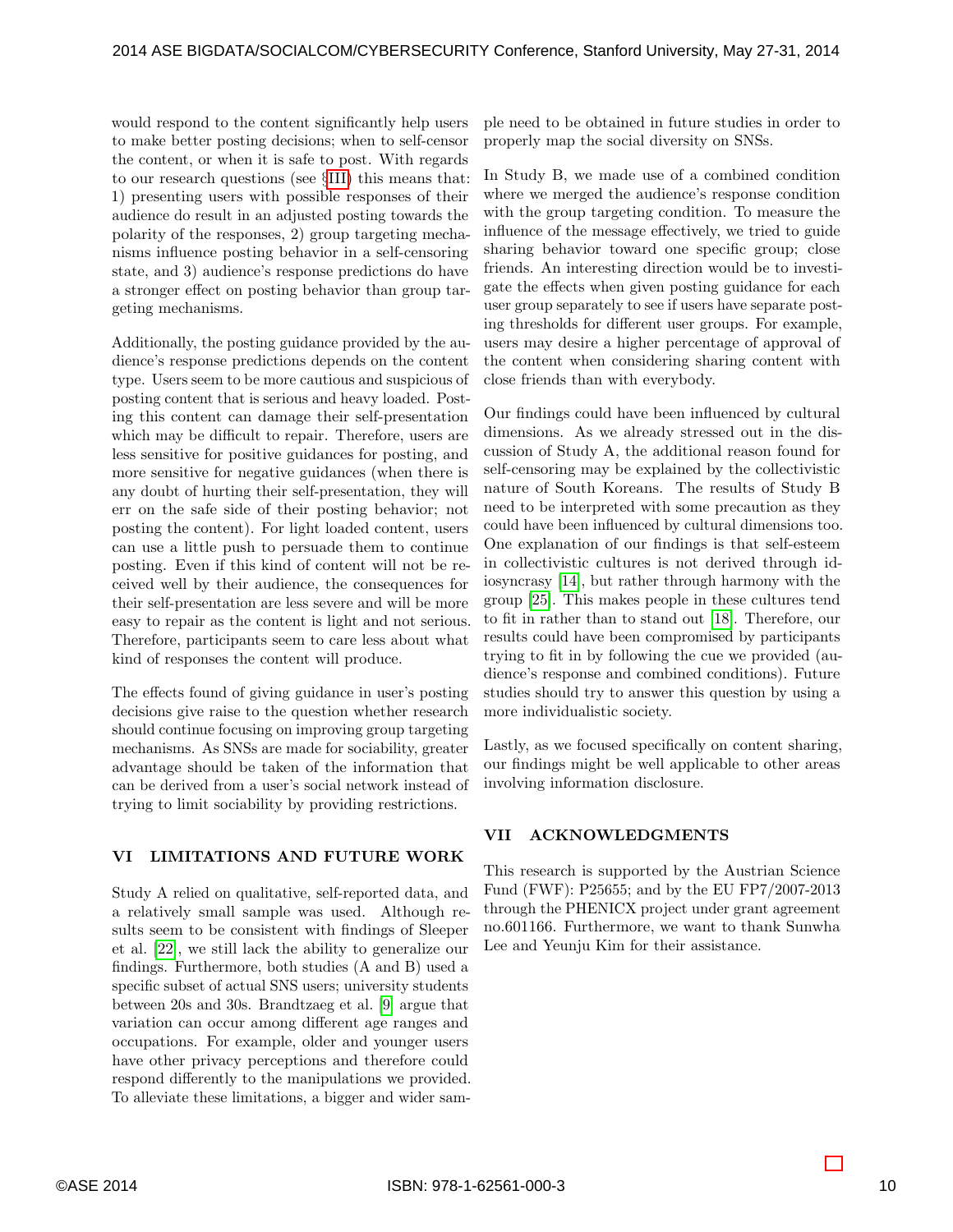#### References

- <span id="page-10-15"></span>[1] A. Acquisti, L. K. John, and G. Loewenstein, "The impact of relative standards on the propensity to disclose," Journal of Marketing Research, vol. 49, no. 2, pp. 160–174, 2012.
- <span id="page-10-18"></span>[2] I. Ajzen, "The theory of planned behavior," Organizational behavior and human decision processes, vol. 50, no. 2, pp. 179–211, 1991.
- <span id="page-10-12"></span>[3] S. Amershi, J. Fogarty, and D. Weld, "Regroup: Interactive machine learning for ondemand group creation in social networks," in Proc. CHI. ACM, 2012, pp. 21–30.
- <span id="page-10-16"></span>[4] A. Besmer, J. Watson, and H. R. Lipford, "The impact of social navigation on privacy policy configuration," in Proc. SOUPS. ACM, 2010, p. 7.
- <span id="page-10-8"></span>[5] J. Bonneau and S. Preibusch, "The privacy jungle: On the market for data protection in social networks," in Economics of information security and privacy. Springer, 2010, pp. 121–167.
- <span id="page-10-6"></span>[6] D. Boyd, "Friends, friendsters, and myspace top 8: Writing community into being on social network sites," First Monday, vol. 11, no. 12, 2006.
- <span id="page-10-11"></span> $[7] \longrightarrow$ , Why youth (heart) social network sites: The role of networked publics in teenage social life. MIT Press, Cambridge, MA, 2007.
- <span id="page-10-0"></span>[8] P. B. Brandtzæg and J. Heim, "Why people use social networking sites," in Online communities and social computing. Springer, 2009, pp. 143– 152.
- <span id="page-10-2"></span>[9] P. B. Brandtzæg, M. Lüders, and J. H. Skjetne, "Too many facebook "friends"? content sharing and sociability versus the need for privacy in social network sites," Intl. Journal of Human– Computer Interaction, vol. 26, no. 11-12, pp. 1006– 1030, 2010.
- <span id="page-10-14"></span>[10] S. Consolvo, I. E. Smith, T. Matthews, A. LaMarca, J. Tabert, and P. Powledge, "Location disclosure to social relations: why, when, & what people want to share," in *Proc. CHI.* ACM, 2005, pp. 81–90.
- <span id="page-10-9"></span>[11] B. Debatin, J. P. Lovejoy, A.-K. Horn, and B. N. Hughes, "Facebook and online privacy: Attitudes, behaviors, and unintended consequences," Journal of Computer-Mediated Communication, vol. 15, no. 1, pp. 83–108, 2009.
- <span id="page-10-1"></span>[12] N. B. Ellison, C. Lampe, and C. Steinfield, "Feature social network sites and society: current trends and future possibilities," interactions, vol. 16, no. 1, pp. 6–9, 2009.
- <span id="page-10-7"></span>[13] N. B. Ellison, C. Steinfield, and C. Lampe, "The benefits of facebook "friends:" social capital and college students' use of online social network sites," Journal of Computer-Mediated Communication, vol. 12, no. 4, pp. 1143–1168, 2007.
- <span id="page-10-20"></span>[14] J. A. Goncalo and B. M. Staw, "Individualism– collectivism and group creativity," Organizational Behavior and Human Decision Processes, vol. 100, no. 1, pp. 96–109, 2006.
- <span id="page-10-19"></span>[15] W. B. Gudykunst and Y. Matsumoto, "Crosscultural variability of communication in personal relationships," Communication in personal relationships across cultures, pp. 19–56, 1996.
- <span id="page-10-5"></span>[16] A. N. Joinson, "Looking at, looking up or keeping up with people?: motives and use of facebook," in Proc. CHI. ACM, 2008, pp. 1027–1036.
- <span id="page-10-3"></span>[17] S. Kairam, M. Brzozowski, D. Huffaker, and E. Chi, "Talking in circles: selective sharing in google+," in *Proc. CHI.* ACM, 2012, pp. 1065– 1074.
- <span id="page-10-21"></span>[18] S. Kitayama, H. R. Markus, and C. Lieberman, The collective construction of self esteem: Implications for culture, self, and emotion. Kluwer Academic/Plenum Publishers, 1995.
- <span id="page-10-10"></span>[19] A. E. Marwick, "I tweet honestly, i tweet passionately: Twitter users, context collapse, and the imagined audience," New Media  $\mathcal{B}$  Society, vol. 13, no. 1, pp. 114–133, 2011.
- <span id="page-10-17"></span>[20] S. Patil, X. Page, and A. Kobsa, "With a little help from my friends: can social navigation inform interpersonal privacy preferences?" in Proc. CSCW. ACM, 2011, pp. 391–394.
- <span id="page-10-13"></span>[21] N. Sadeh, J. Hong, L. Cranor, I. Fette, P. Kelley, M. Prabaker, and J. Rao, "Understanding and capturing people's privacy policies in a mobile social networking application," Personal and Ubiquitous Computing, vol. 13, no. 6, pp. 401–412, 2009.
- <span id="page-10-4"></span>[22] M. Sleeper, R. Balebako, S. Das, A. L. McConahy, J. Wiese, and L. F. Cranor, "The post that wasn't: exploring self-censorship on facebook," in Proc. CSCW. ACM, 2013, pp. 793–802.